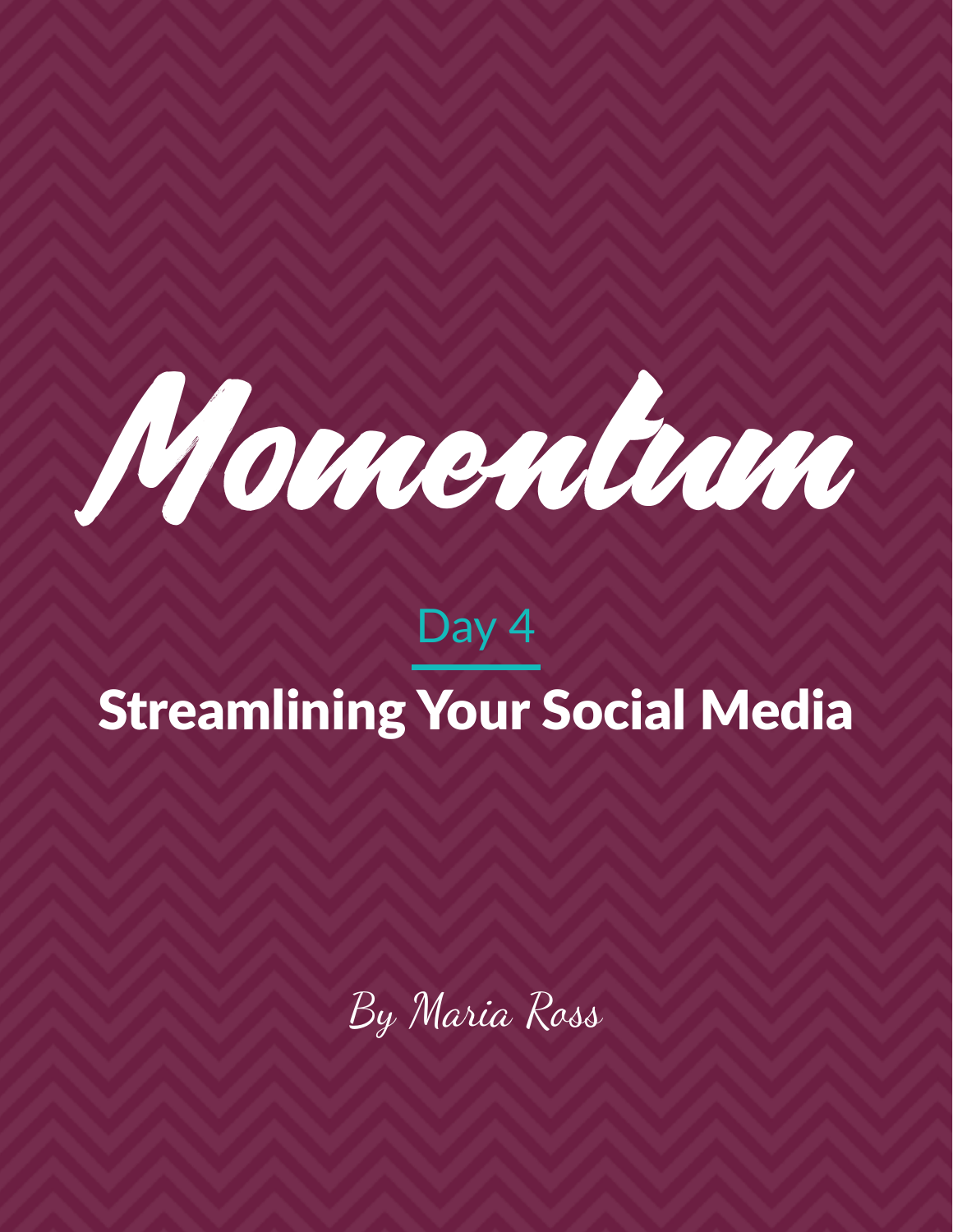# Here's What's Inside!

| Has This Ever Happened To You?3                                      |
|----------------------------------------------------------------------|
| Confession Time: Why I Don't<br>Have a Social Media Marketing Plan 4 |
|                                                                      |
|                                                                      |
|                                                                      |
| Your Assignment: Streamline Your Social Media                        |
|                                                                      |
|                                                                      |

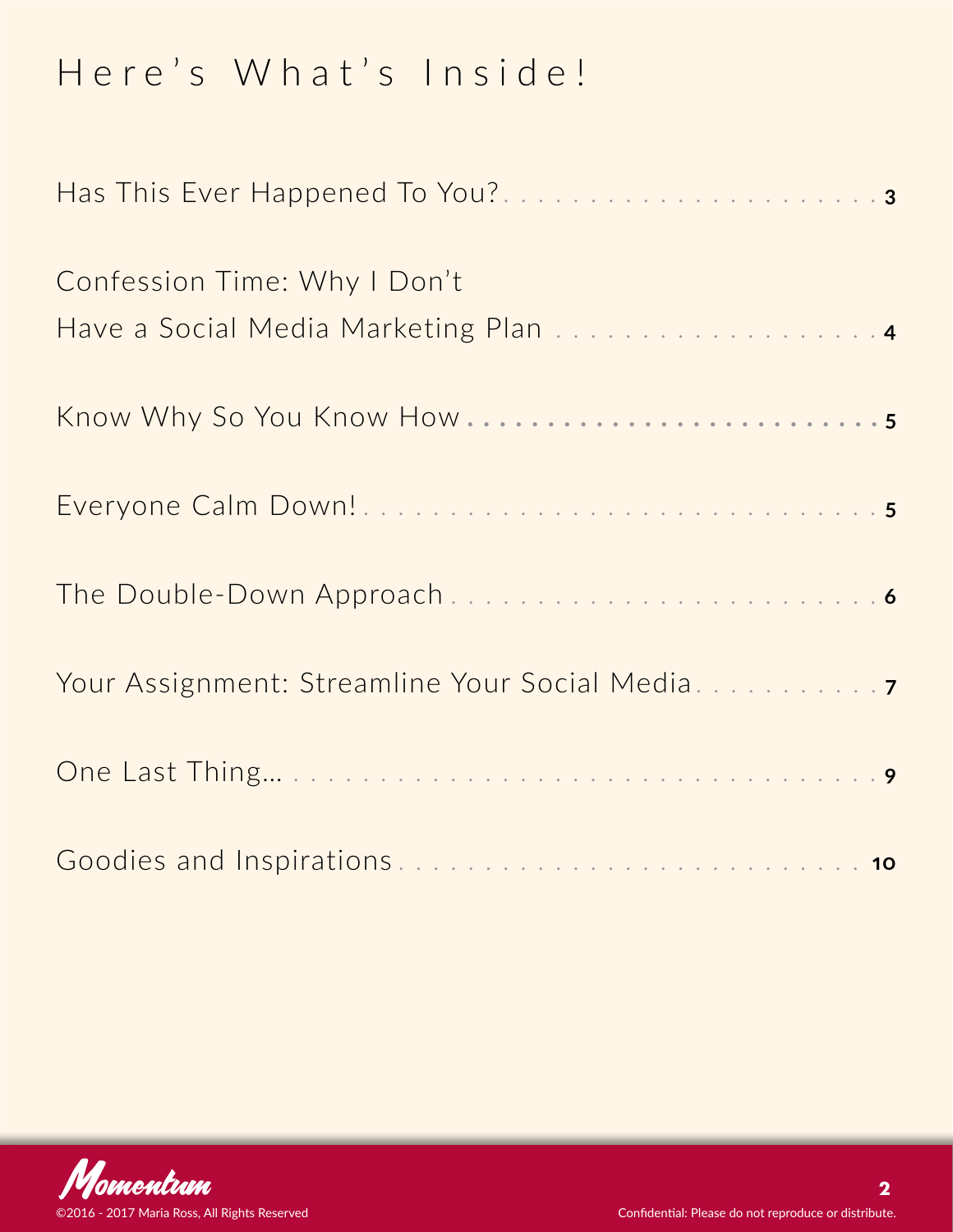# <span id="page-2-0"></span>Day 4: Streamlining Your Social Media

### **Has This Ever Happened To You?**

It's an ordinary, busy day in your entrepreneurial universe. You're chugging along, serving clients, doing paperwork, making it happen. In the early afternoon, (and post-lunch food coma), you remember, *"Oh shoot! I haven't posted anything on my Facebook business page in awhile!"*

So you click over to your Facebook page and this mental conversation takes place:

S*hould I promote that new coaching program? Oh wait, that was my last post. Did I really not post anything for 3 weeks? Yikes. No wonder there's no new page Likes. Who is this new person who just joined? Let me click over to their page. Oh wait, what's this ad from my competitor I see? Gotta click that. Gosh, I haaaaaattttteee Facebook. Wow, what a super cool landing page she created. . What?! She's offering exactly what I do–although her design and copy is hellacool. Wonder who she used….let me just scroll down here…. ah, I see, here's the website of her design firm. Wow, they have a super cool site, too! I could create some epic web pages with them. Maybe I should design my own program. Hmmmm….let me start outlining content…*

*Wait! What am I doing?! I have to post something on Facebook! Sheesh. Let me click back over. OK, I'll just share this cool article I found. There. Done. My audience will like that, right? Oh crap! I haven't updated Twitter, LinkedIn or Instagram in a while either. EGAD! Let me just quickly hop over to Twitter and post that same article. WHAT?! There's a flood in Hungary? What's that about? Oh, my friend Jack just posted a hilarious quote…I'll just re-tweet that. My followers will like that, right? Done. Hmmm….wow, that statistic can't be true, let me just click and see….Wow, I had no idea Americans eat that many potatoes per year. That's CRAZY! Oh wait….I've got to share this with Sally, she's such a French Fry freak….And dear Lord, that puppy photo is so damn cute! Looks like they are raising money for homeless animals, too! Must. Share……*

And you look up and it's 6 p.m.

#### **What the….?!?!**

That's quite the "social media marketing plan" we have going on, isn't it?

It ends for you today. Right here, right now. At least as far as your business is concerned….if you want to get lost on social media in your free time, that's your call!

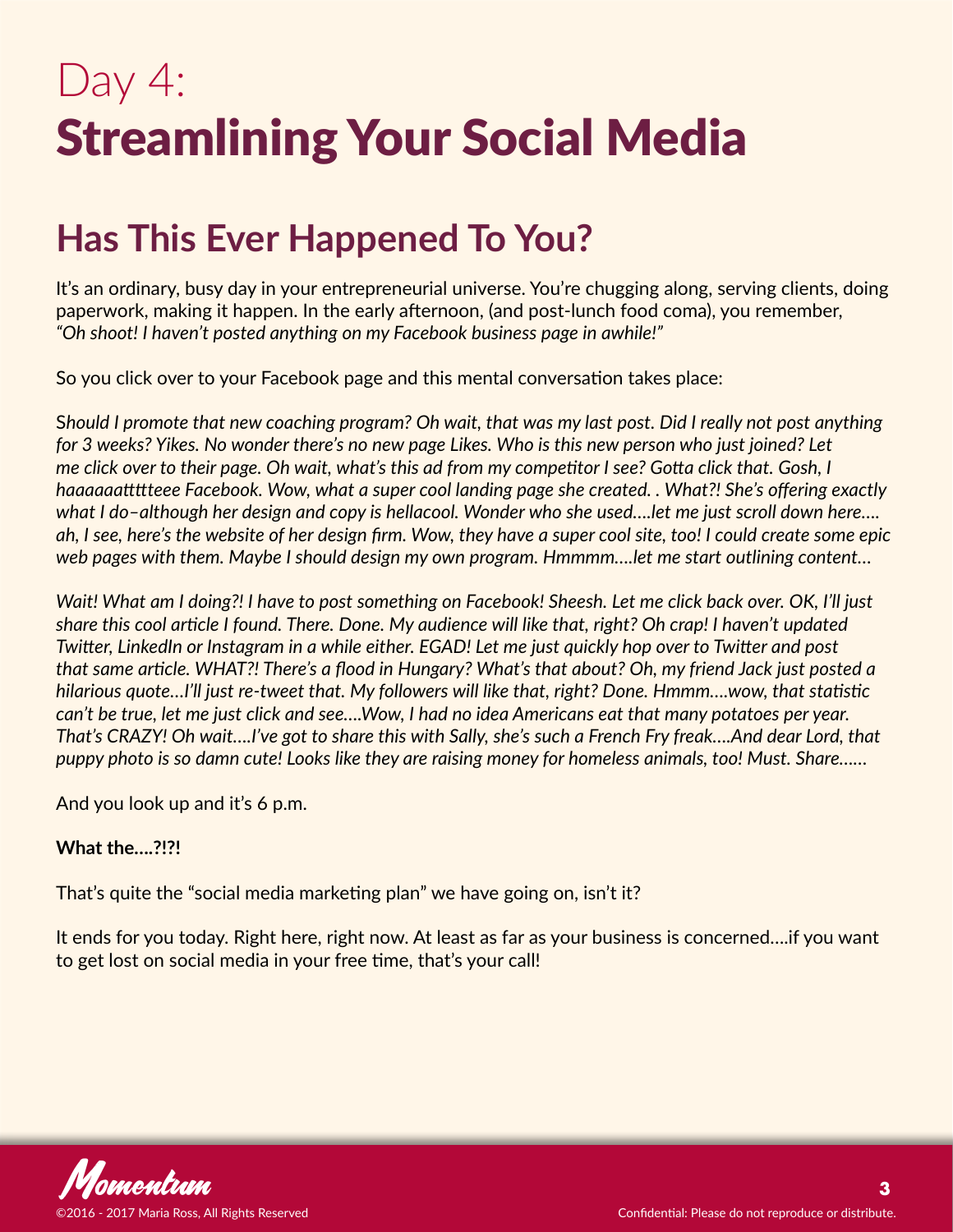## <span id="page-3-0"></span>**Confession Time: Why I Don't Have a Social Media Marketing Plan**

I do not write down what I'm going to post each day, week or month on social media. My social media calendar is driven by my blog posts plus any offerings I am promoting or want to share. I also sprinkle in promoting amazing things from colleagues, such as new books, free teleseminars and the like.

I tried putting together a plan once or twice. Plans littered with days I would share inspirational quotes, ask provocative questions, etc. I never stuck with it. Again, this totally works for some people (especially if you want to outsource this, as you will need to give some guidance). But not for *me*.

#### **Here's your backstage peek into on how I roll:**

- I create a simple annual marketing plan and plug in major happenings: courses launches, events, free trainings, etc. Then, I can plan, at a very high-level, the content I'd like to promote that month on my blog/in social media. We're talking big bucket themes here.
- I plot out specific blog post topics about a month in advance, using a Google Docs spreadsheet. If something inspires me later, I just plug it in and shift everything down.
- When inspired by a new post idea, I track it using nothing fancier than the Notes app on my iPhone.
- I always try to create images to go with my blog posts for social media use. **[Click-through rates](https://www.impactbnd.com/blog/5-social-media-hacks-to-increase-your-click-through-rates)  [on posts with images are higher](https://www.impactbnd.com/blog/5-social-media-hacks-to-increase-your-click-through-rates)**.
- My social media plan is led by my blog posts. When a new one posts, I promote it heavily on social media for a week or so, using a scheduling tool called **[Buffer](http://www.bufferapp.com/)**. **[Hootsuite](http://www.hootsuite.com/)** is another popular one. I also use **[MissingLettr](http://missinglettr.com/?ac=gQR22OcB)** to automatically create a year-long drip campaign for each post.
- If I'm promoting a colleague's work, I'll schedule the posts they've so generously provided for me (you MUST provide pre-written social media posts to people if you want them to promote you!) into Buffer.
- Most of my other social media is posted on the fly, based on finding an interesting article, video, etc. I will retweet, share or use the piece's share buttons to post directly.
- While I schedule posts in advance as much as possible, **engagement is key to success**. I spend at least 15 minutes a day checking in, live: Responding to comments, interacting with my audience, answering questions and re-posting additional scintillating content that I think my audience will love.
- I keep a Word document called "Evergreen Posts" of various quotes, past blog posts, promotion, etc. Every so often, I'll go into Buffer and "top off" my queue with these valuable posts for my audience, many of whom may never have seen them before.

#### **So this works** *for me.* **But it may not work** *for you***.**

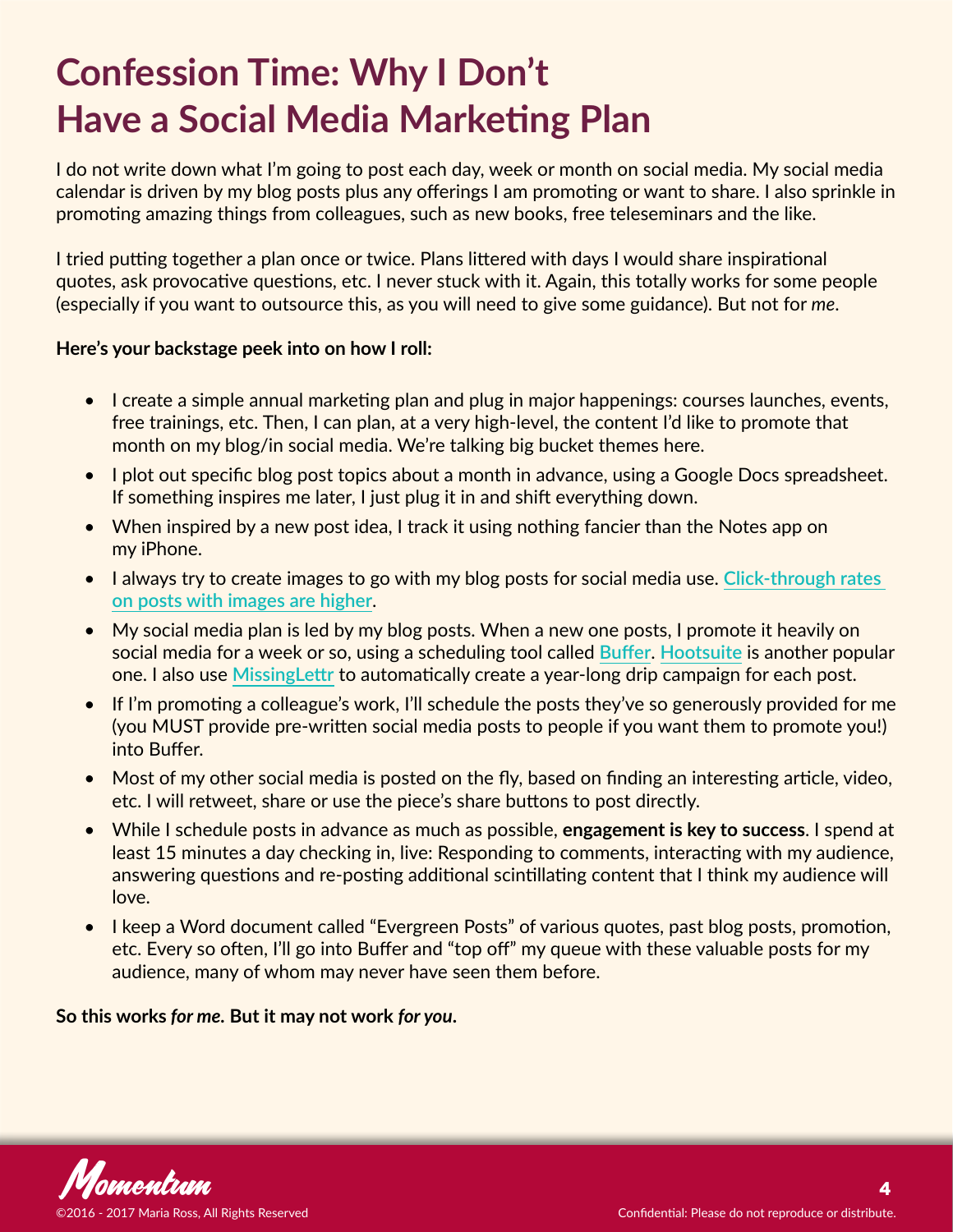### <span id="page-4-0"></span>**Know** *Why* **So You Know** *How*

My "planning" approach works for me because I am very clear about why I use social media, which in turn informs how I use it and how much attention I give it. For me, I use social media to build brand awareness, stay current, find resources and promote my content. It's also a networking tool for me. That's it. I don't expect to get ALL my clients via social media, nor do I expect a certain revenue amount to come directly from social media.

### It's important to be very clear about what you *want* from social media: What you want from it will determine *how* you use it.

Social media, especially in my profession and with my audience, helps people get to know me so that they can start down the buying journey. I'm wooing them with good content. It's a courtship. And for me, social media is just the start.

### **Everyone Calm Down!**

Here's the deal: **Social media is just one tool.** It's not synonymous with marketing your business–very rarely is social media the *only way* you'd market your business. It's only one way to market your business. If you spend all your time on social media and not focused on your business, you will no longer have a business.

Some might argue with me. Fine. But I know plenty of **[super-successful entrepreneurs](http://www.alexandrafranzen.com/)** who have actually given up social media and they still have sold-out workshops and book deals. One very successful consultant I know brings in six figures every year and has to turn clients away¬–and she doesn't even have a website or use Facebook. She is too busy booking work!

### We all need to chill out about social media, is what I'm saying.

It is ONE way to promote your business, albeit a highly engaging and highly effective way….only if you use it right.

**Social media is good for your business, but it should not run you ragged.** It can also be a dangerous addiction and can quickly overwhelm certain personality types if given a chance.

Do I advocate creating a social media marketing plan of some sort? Absolutely. I refer many clients to brilliant social media strategists all the time. And one day, I plan to formalize this process for myself. But in the meantime, it's not eating me alive because of what I'm about to share with you in this assignment.

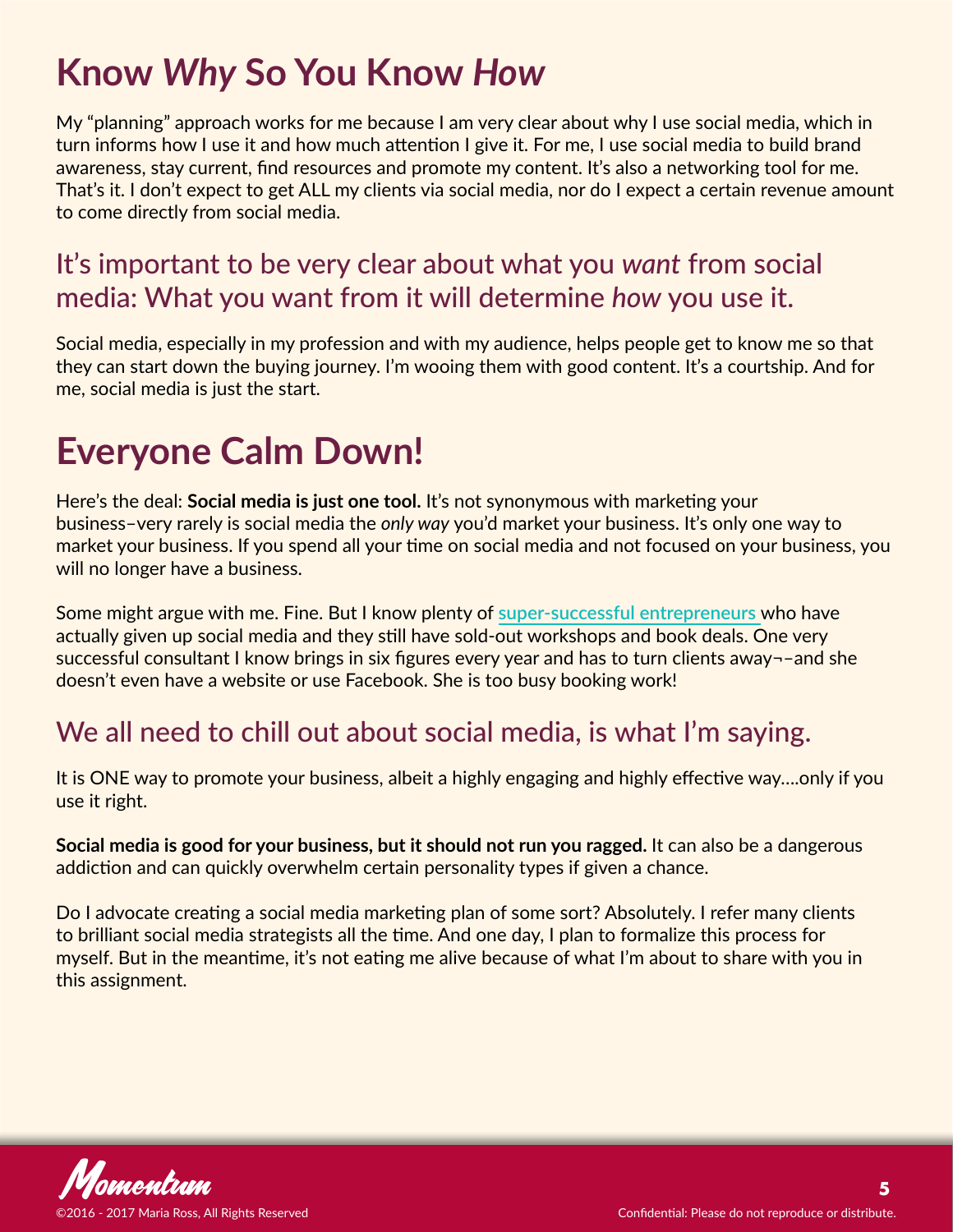# <span id="page-5-0"></span>**The Double-Down Approach**

In Blackjack (a casino card game), if your cards show a strong hand, you can ask to "double down. This means you double your bet, but you are then only allowed to draw one more card to complete your hand.

If you do this, you feel confident that you'll get a great hand as a result, such as doubling down on an 11 because you have a good probability of drawing a 10. You don't bother hedging your bet with multiple card draws because you only need that one good card.

#### **You need to double-down on your social media efforts, too. How?**

- Be in less places
- Master where you are

It's better to be consistent and knowledgeable about a few social media channels and do them really, really well rather than spread yourself thin across 19 of them and do it all poorly, never getting engagement or return. And killing yourself in the process.

*But which ones should I be using,* you plead?!

There are no "shoulds." There are just these two questions:

- **1. What do I enjoy using?**
- **2. Where is my target audience?**

#### **The intersection of these answers determines your social media effort.**

Now, I can't tell you which specific audience you're going after, but if you have a sense of your ideal client or customer, you can make an educated guess. This **[past blog post and video](http://red-slice.com/2013/07/how-to-define-your-target-market-channel-your-inner-aaron-sorkin/)** may be of great help to you.

Do you target corporate CEO's of large companies? LinkedIn would be a good place for you.

Millenials? SnapChat or What's App is where it's at.

Women crafters, cooks or design freaks? I'd bet my house they are on Pinterest.

**The good news: Your target audience will most likely be in multiple places, not just one.** And keep in mind, this changes as new platforms come and old ones go.

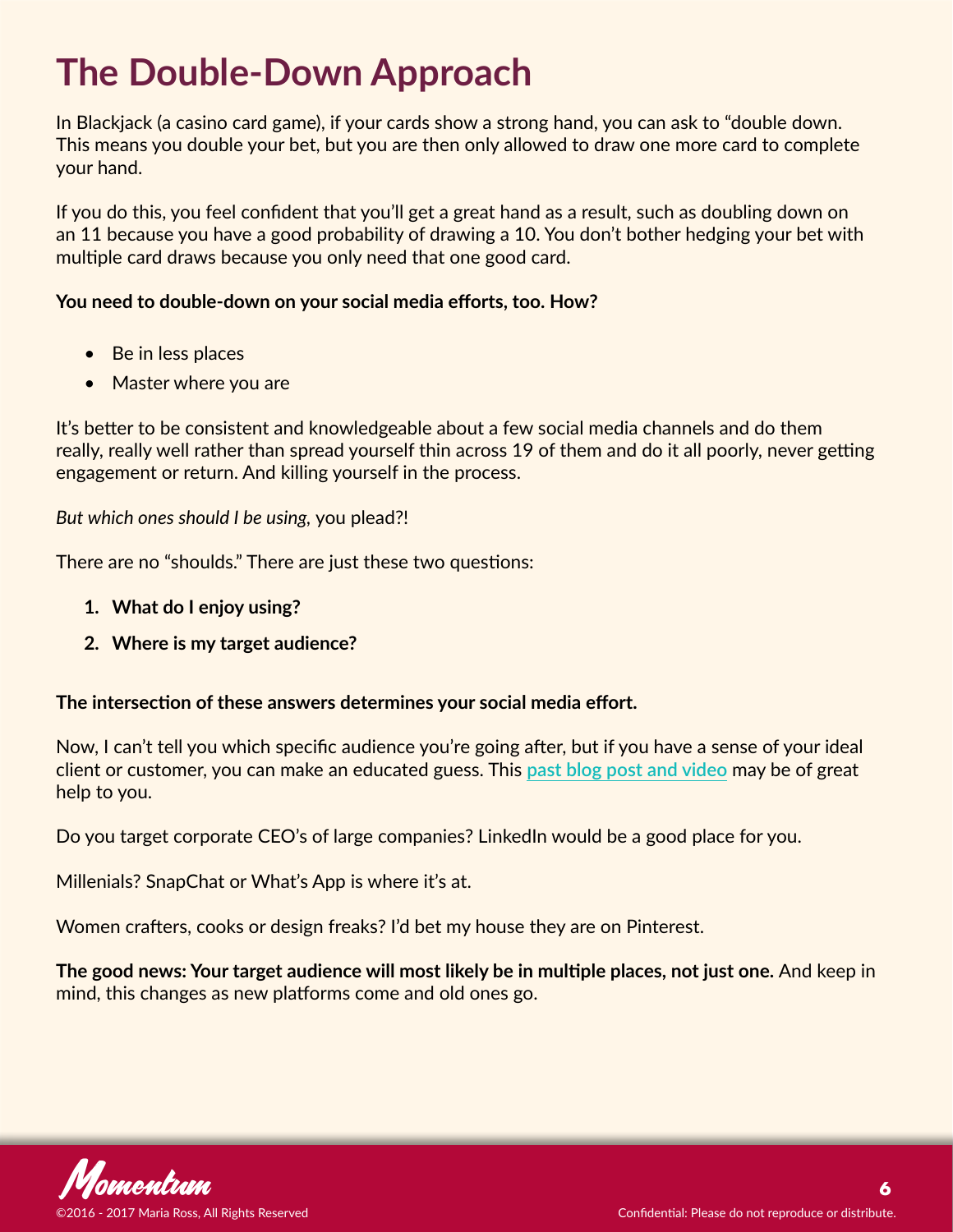<span id="page-6-0"></span>For example, my business focuses on two audience segments:

- Solopreneurs (mostly women, mostly service professionals)
- Corporate Marketing VP's/CEO's (mostly men) of startups or small to midsized fast-growth companies (\$2 to \$200 million in revenue)

 I created very detailed **[Ideal Customer Profiles](http://red-slice.com/2013/07/how-to-define-your-target-market-channel-your-inner-aaron-sorkin/)** for each segment so I know then intimately. These segments tend to use the following social media networks: Facebook, Twitter, LinkedIn, Google+, YouTube, Instagram and Pinterest.

Given my intersection of "what I enjoy" and "where they are", I double-down on Twitter, Facebook and LinkedIn. That's it. These make the most sense for me, plus I LOVE Twitter!

Does my target audience gather elsewhere? Yes, for sure, but I have chosen not to devote much time on those other places. I post new blogs on Pinterest but that's as far as I go, although I will be dipping more toes in to test traffic-driving. Stay tuned. Instagram could be valuable but it's only for my personal use, for now. This could always change, which is the beauty of deciding on your own plan!

**If there is no intersection between which networks you enjoy and where your audience plays, you may have a problem.** Or you may find social media might not be in the cards for you. That's OK! Successful businesses were built long before social media and will continue long after.

But if you know you need to use social media, then dig a little deeper. Maybe you don't like using a certain platform because you don't understand it very well. This is easily remedied with a free course or consult with a pro.

# **Your Assignment: Streamline Your Social Media**

**All marketing tactics need to start with goals.** So right here, right now, spell out your goals for using social media in general.

**I want to use social media to:**

Good. Now at least you're aiming for something. Be very clear about why you are using it and what you hope to get out of it. Otherwise, it's a waste of your time.

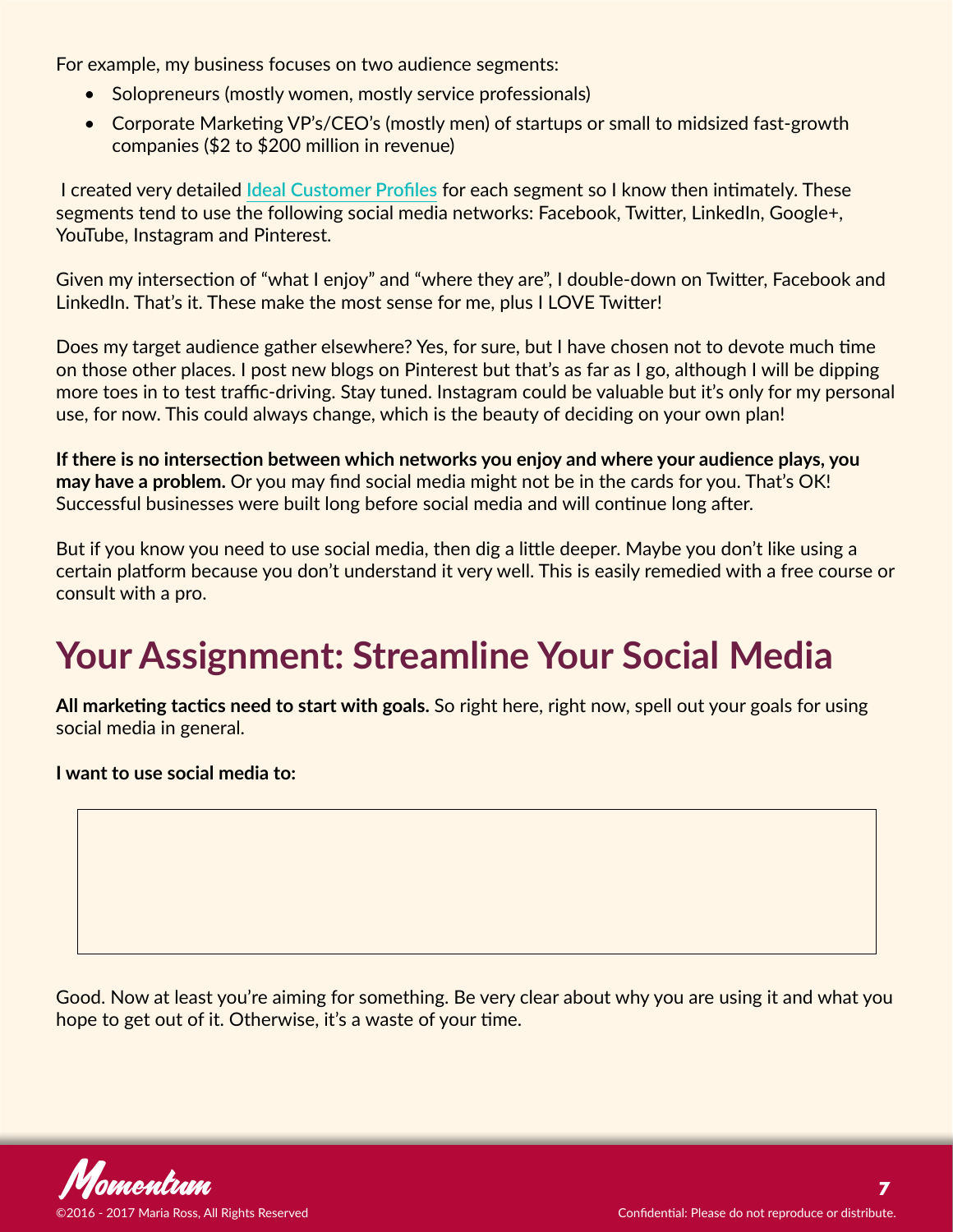#### Intersection #1: What You Enjoy

Given my communication preferences and style, which two or three social media platforms **do I understand well (or would like to understand better) and most importantly, do I enjoy using?** 

#### Intersection #2: Where Your Audience Gathers

Broadly, which social media platforms does my ideal audience tend to use? *Hint: If you don't know, ask a few of them!*

#### **Now, look at your answers to #1 and #2 and find the overlap!**

**I will double-down on these two or three social media platforms, learn them well and maintain consistency and interaction:**

| л<br>л. |  |
|---------|--|
| n<br>z. |  |
| っ<br>ັ  |  |

### Congratulations! You have just completed your fourth MOMENTUM lesson. I can hear you breathing easier already!

#### *But wait, you're not quite done….*

Now: post your "double-down plan" in our supportive **[Facebook group](https://www.facebook.com/groups/238333860005596/)** and share any insights you got from this exercise. Plus, include how you truly feel about social media for a chance to win a fabulous prize.

We are here to encourage you and provide any feedback. If you're like me, often it's fellow collaborators that help me polish my ideas to a glossy sheen.

Don't lose your MOMENTUM: Post it now and keep that train moving!

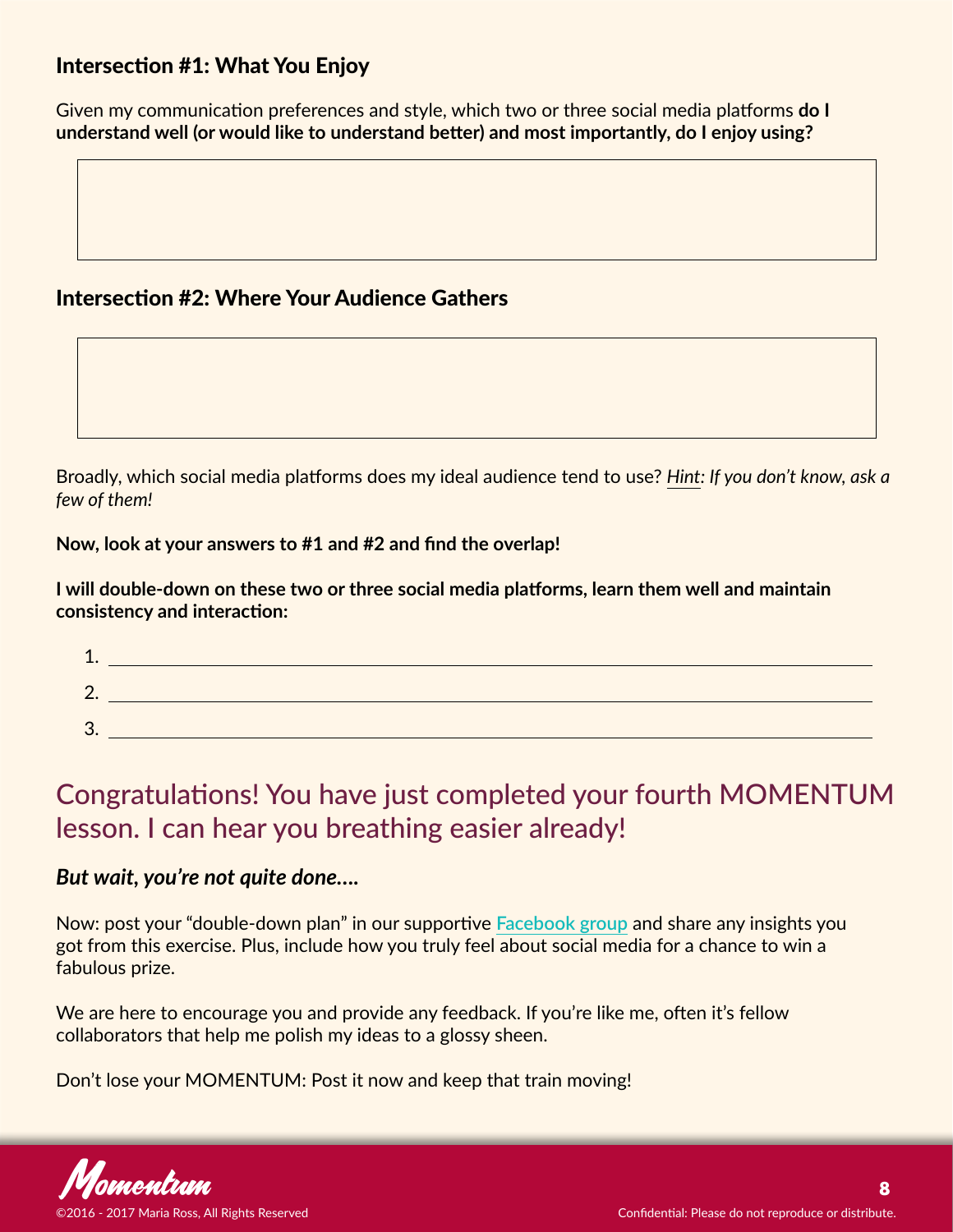### <span id="page-8-0"></span>**One Last Thing…**

Please, for the love of all things holy, do not let social media drive you insane. If using two or three social networks are still too much, focus on mastering ONE. Or you always have the option of paid ads and offline marketing and networking to drive traffic. Social media is just a cost-effective option, if you use it the right way.

But if you are going to make social media part of your strategy and double down, **you absolutely must use the networks you choose the right way, or you'll be wasting your time.** They all have different purposes and expectations and what works in one will not work in another. You can't just cut and paste for each. For example, longer posts work better on LinkedIn, you can only use 140 characters on Twitter, etc.

Most importantly, each channel has different etiquette, rules and conversations. And they all require different image sizes. I highly recommend Gary Vaynerchuk's book, *[Jab, Jab, Jab, Right Hook!](http://amzn.to/1Z5SMrD)* as a bible for how to use certain platforms, what does and doesn't work well on each, and examples of good and bad posts.

Once you master one network and use it really well, you can branch out and even have some fun!

PS, and let's connect socially, shall we?!

**[Twitter](http://www.twitter.com/redslice) [Facebook](http://www.facebook.com/redslice) [LinkedIn](https://www.linkedin.com/in/mariajross) [Pinterest](http://www.pinterest.com/mariaross1/)**

And when I post the occasional video: **[YouTube](https://www.youtube.com/user/mariajross)**

Maria